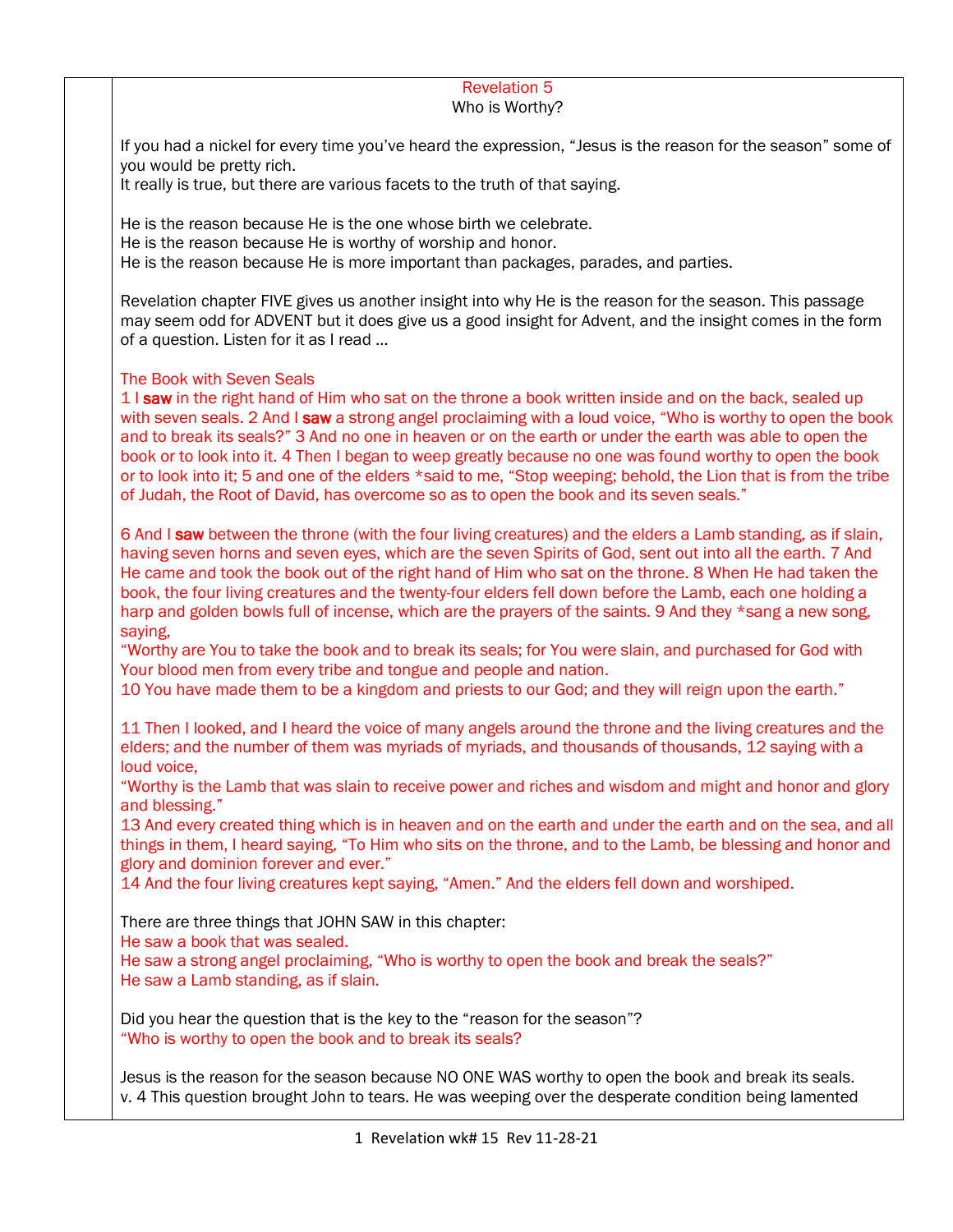…no one was found worthy to open the book or to look into it

(RAYBURN) The book that John SAW in v.1 IS important because it is the record of God's plan for the world – a plan that includes both judgement of the wicked and the salvation of God's people. The contents of the scroll will carry us backwards and forward in history. According to John's vision, as long as the seals are unbroken no one can know the ultimate plan of God. The opening of the scroll sets the divine will in motion to accomplish God's purpose and to bring history to its predestined conclusion.

Does it seem a bit odd that John did not remember the truth of Jesus as being worthy? Did he not remember the miracles, the teaching, the death, resurrection, ascension of Christ, and the outpouring of the Holy Spirit?

For whatever reason, John hadn't connected the dots about Jesus being worthy and he weeps greatly. If John could forget and not connect the dots, what about us?

In what ways do we forget that Christ IS WORTHY and that He alone is worthy? One reason we worship together is to get such a corporate reminder. One reason we observe ADVENT is to reset our corporate spiritual calendar with the reminder of the mystery of the Incarnation. It is worth remembering.

John is weeping because SAW THE proclamation that no one was found who was worthy to open the scroll. Friends, that is THE REASON FOR THE SEASON – Someone had to come who was WORTHY.

Beale: The question is, "Who in the created order has sovereign authority over God's plan of judgement and redemption? "

God Himself is worthy, but He has required that it be opened by someone else, and no one was worthy. Adam created the mess and one from Adam's race had to be worthy to make things right? But there was NO One qualified, so John weeps greatly.

If no one is worthy, …

then all is lost.

- …There will be no redemption.
- …There will be no New Heaven and New Earth.
- …NO tears be wiped away.
- …NOTHING WILL BE MADE NEW.
- …The curse from the Garden will never be lifted.

Vern Poythress: (The Returning the King p. 166) The destiny of John, of the church, of the universe itself hangs in the balance over the question of whether someone can open the scroll.

John weeps because no one is worthy. That should make us all weep. That should also be our honest EVALUATION of our condition, yet it takes a while for us to come to that conclusion.

We all seek to gain the status of 'worthy' in some way. That is what life is about from the age of 2or 3 to full adulthood. If we don't admit our unworthiness and run to Jesus, we spend our lives trying to prove we are worthy.

EX: A CLASSIC EXAMPLE Harold Abrams – Chariots of Fire-

<http://michaelkelley.co/2010/08/10-seconds-to-justify-my-existence/>

In the movie Chariots of Fire, Olympic athlete Harold Abrahams says the following when reflecting on his upcoming race:

"And now in one hour's time, I will be out there again. I will raise my eyes and look down that corridor; 4 feet wide, with 10 lonely seconds to justify my existence. But will I?" Michael Kelley offers this reflection…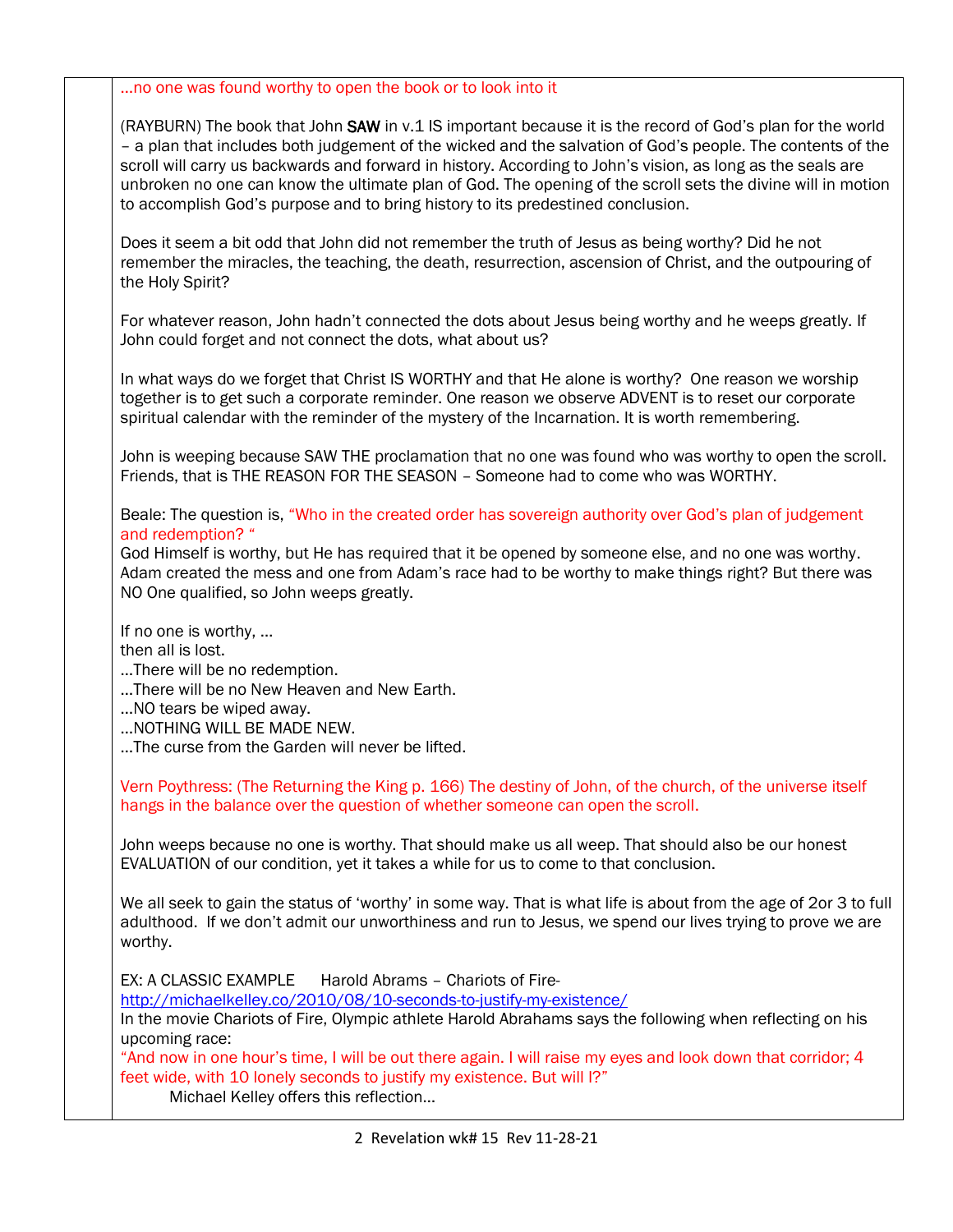Ten seconds to justify my existence. Ten seconds to prove my worth. Ten seconds to know that I'm valuable. How very, very sad. And yet how very, very familiar. I might say it like this: One hour to prove I'm a good worker. One clever blog post to remind people to keep reading. One insightful tweet to make people think I'm smart. In the end, though, it's just a race. It's just 150 characters. It's just another project at work. And we are left wondering, "Who am I? Am I really worth anything?" We don't need 10 seconds to justify our existence; we have something better. Jesus did it for us not in 10 seconds, but in 6 hours on a Friday afternoon. Those six hours free us from the burden of self-justification. With His arms outstretched, Jesus told us what our purpose is. He is the key to why we are here and who we are. We live in freedom – freedom to work. To run. To write. To live. Because Jesus has redeemed us. If you don't know Christ, what are you doing to justify your existence? You're doing something, whether you admit it or not. What are you trusting in for your worth? If it isn't Christ, then you are on sinking sand. Christian friend, even as believers we fall back into the pattern of trying to make ourselves worthy. That is the default mode of what the Bible calls "the flesh." It's the part of us that wants a righteousness of its own. It says, "I don't need Christ as a savior, he can just be my example to follow." But the verdict of heaven is that "no one is worthy' and that moved John to weep greatly. Fortunately, John 'SAW' something else- a lamb standing, as if slain. But before Jesus could redeem us, he had to become one of us – Emmanuel – "God with Us". He had to be born and live a life that fulfilled all righteousness. He had to obey as the second Adam. AND HE DID. The eternal son became flesh and dwelt among us. He lived the life we should have lived, and he died the death we should have died. BECAUSE OF THAT John now hears the good news from one of the 24 elders…v.5, "Stop weeping; behold, the Lion that is from the tribe of Judah, the Root of David, has overcome so as to open the book and its seven seals." When we hear what John hears, we might expect to see a mighty kingly warrior or a large fierce Lion. Instead, we see a lamb standing, as if slain. How did this happen? The baby in the manger was born to become the Lamb that was slain.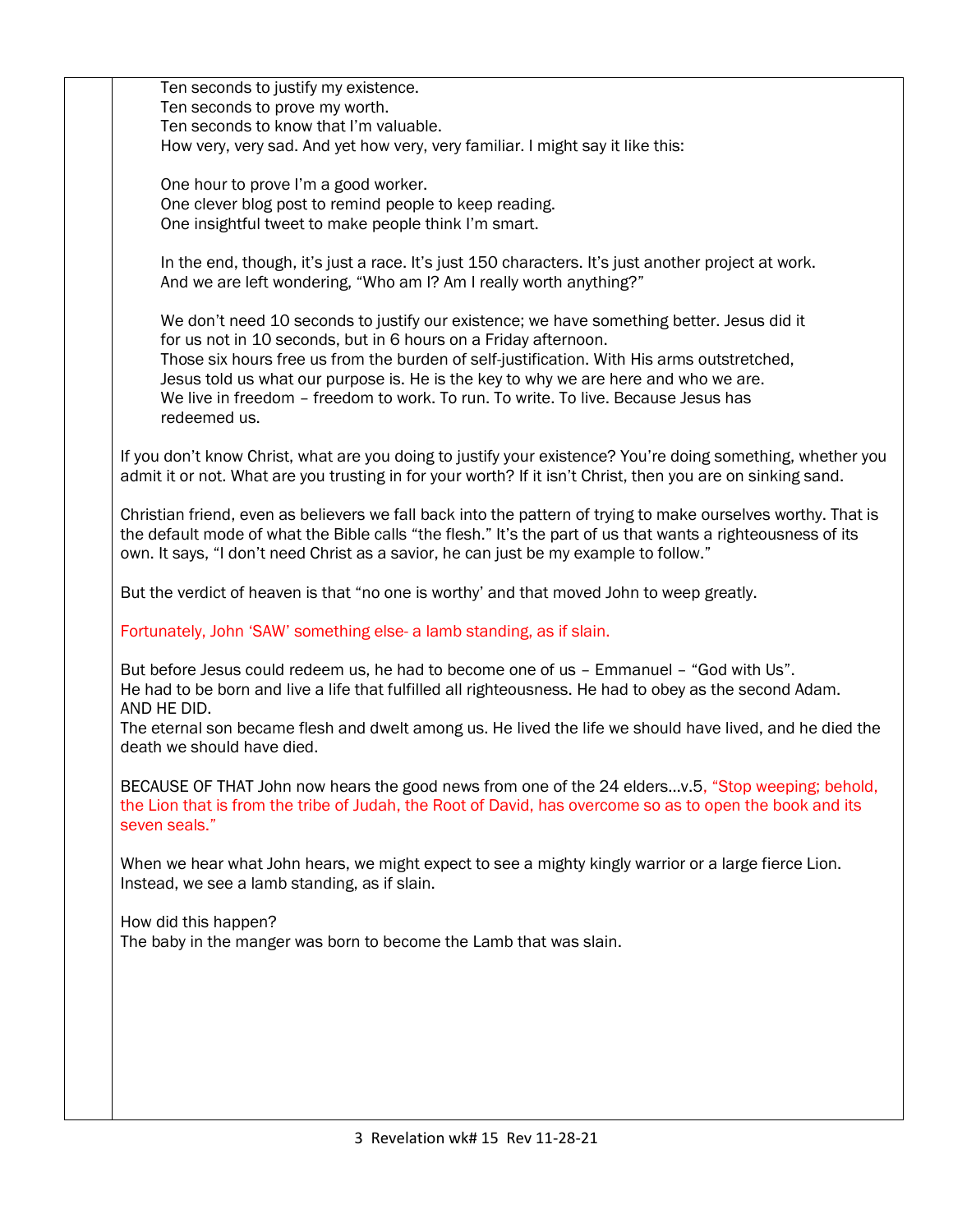

"They were all looking for a king to slay their foes and lift them high. Thou cam'st a little baby thing, that made a woman cry." George McDonald

v. 6 John SAW…a Lamb standing, as if slain, having seven horns and seven eyes, which are the seven Spirits of God, sent out into all the earth. 7 And He came and took the book out of the right hand of Him who sat on the throne. 8 When He had taken the book, the four living creatures and the twenty-four elders fell down before the Lamb, each one holding a harp and golden bowls full of incense, which are the prayers of the saints. 9 And they \*sang a new song, saying,

"Worthy are You to take the book and to break its seals; for You were slain and purchased for God with Your blood men from every tribe and tongue and people and nation.

10 You have made them to be a kingdom and priests to our God; and they will reign upon the earth."

It was the Lamb who was victorious in a most unexpected way – He Was Slain…..and He rose again.

How is that possible?

Friends, this is why the Incarnation is so significant. If God can become man; if Christ is God in the flesh, then He can defeat death and rise from the dead.

J.I. Packer rightly notes that while people may find the gospel narratives and teachings hard to believe, they do so by finding difficulties in the wrong places.

The real difficulties are not in the atonement or the resurrection or the virgin birth or the miracles of Jesus.

Packer, Knowing God…

But in fact, the real difficulty, the supreme mystery with which the gospel confronts us, does not lie here at all: It lies not in the Good Friday message of atonement, nor in the Easter message of resurrection, but in the Christmas message of Incarnation. The really staggering Christian claim is that Jesus of Nazareth was God made man—that the second person of the Godhead became the "second man" (1 Cor 15:47), determining human destiny, the second representative head of the race, and that he took humanity without the loss of deity, so that Jesus of Nazareth was as truly and fully divine as he was human.

John Donne Holy Sonnet XV

<https://owlcation.com/humanities/John-Donnes-Holy-Sonnet-XV> The Son of glory came down, and was slain, Us whom He had made, and Satan stole, to unbind. 'Twas much, that man was made like God before, But, that God should be made like man, much more.

And He who conquered sin and death now sits on the Throne, and He invites us TO COME TO THE TABLE.